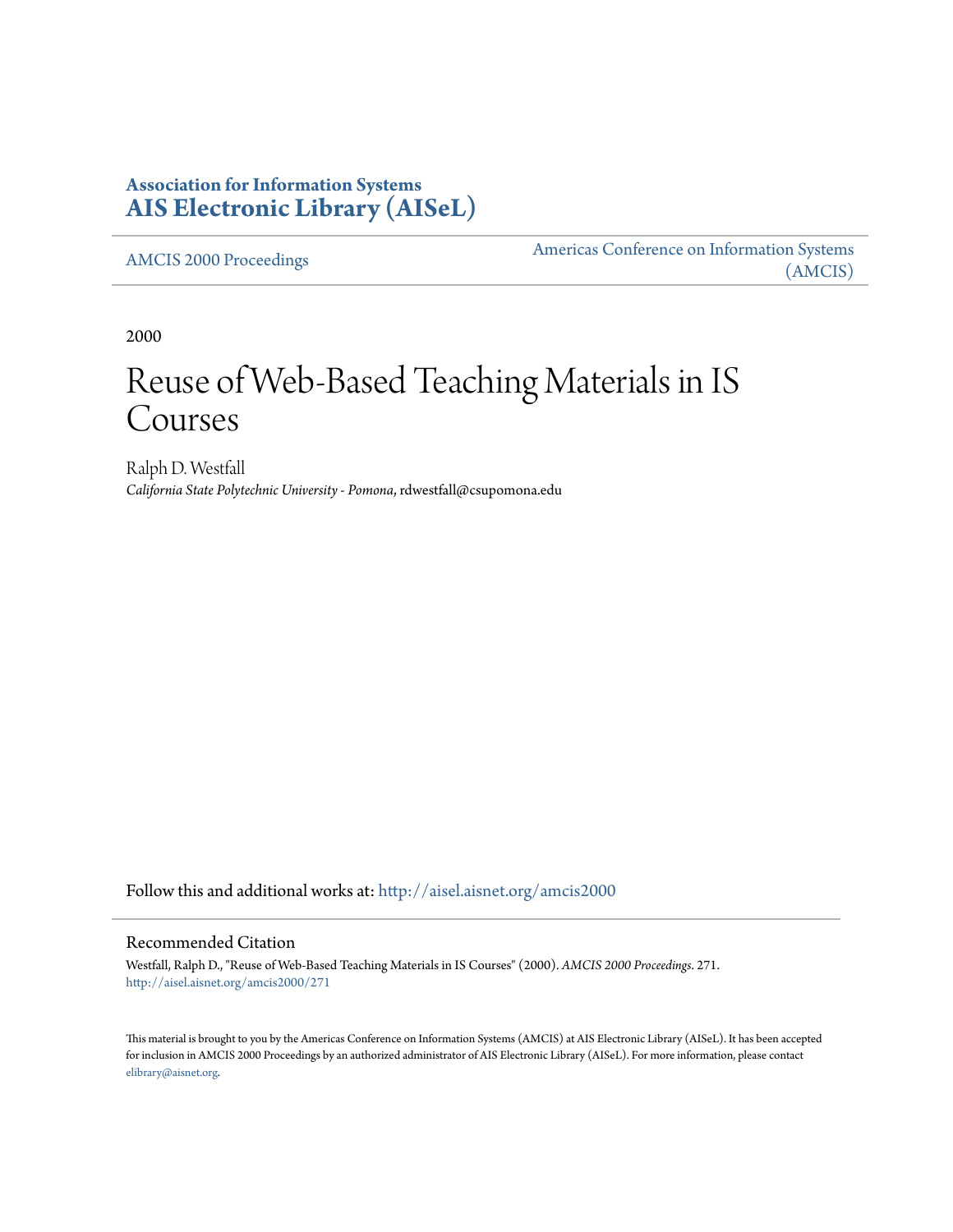## **Reuse of Web-Based Teaching Materials in IS Courses**

Ralph D. Westfall, College of Business Administration, California State Polytechnic University, Pomona, rdwestfall@csupomona.edu

#### **Abstract**

This paper describes the experiences of the author and other faculty members in a CIS department that encourages sharing of web-based teaching materials. This includes using materials developed by other faculty, and creating materials for others. These experiences indicate that such materials can increase productivity. Another benefit is that the materials make it easier to teach modules on topics in which the instructor has little or no previous experience. However the productivity gains are somewhat offset by the need to keep the materials up-todate, and to adapt them to individual teaching philosophies. One weak link in this process is the lack of procedures for managing the materials and incorporating feedback based on classroom experience, and on discovery of additional relevant content.

## **Introduction**

The field of Economics distinguishes between two different methods of production: craft work and mass production. In craft work, products are created by skilled artisans who usually have responsibility for major parts of the process. The outputs are not standardized: both the quality and features can vary greatly depending on the producer. In mass production, the products are much more standardized and, with division of labor and economies of scale, productivity is much higher. All production was originally craftwork, but with improving technologies more and more work has been incorporating aspects of mass production.

On the other hand, education continues to be a form of craftwork. The development of writing made it possible to create permanent teaching materials, rather than continuing to rely on human memory and oral delivery of content. The development of the printing press made it possible to create permanent materials in greater volumes and at lower cost. In the 20th century audio-video materials became available, and many classrooms now have access to projection equipment. However the process still depends very heavily on instructors whose primary role is conducting classroom sessions. (It is safe to say that, with a translator, a scholar from thousands of years in the past--e.g., from the Golden Age of Greece--would have no difficulty in adapting his teaching to the typical university classroom.)

Under the current paradigm, the instructor has a metalevel role in relation to the course content. She typically

selects content from available textbooks, periodicals, and other sources. She also creates and delivers lectures, and selects or creates assignments to supplement and reinforce the assigned content. Finally, she provides feedback to the students based on their performance on the assignments.

This situation may soon change, based on the following trends:

- Technologies computer technologies now make it possible to create content that is much richer than what is available in print media. Computer technology is also becoming more suitable for providing feedback to students. With these increased capabilities, there may be less need for traditional meta-level instructional activities. The Internet makes available a much wider selection or content, some of it in multimedia format. The Internet also makes it possible for instructors to perform meta-level activities with students who are not in the same place at the same time.
- Demand for education technologies are not just a facilitator of change, they are also a driver. The increasing rate of change in the economy, largely driven by technology, requires knowledge workers to continue to learn new technologies to remain employable. The upsurge in population in the traditional college age range, in the context of public resistance to increased funding for education, is creating pressures for greater efficiency.
- Market competition recognizing the impact of the above trends, various providers--for profit institutions, "corporate universities," extension programs of traditional universities, and textbook publishers--have been experimenting with new modes of creating and delivering educational content.

### **Educational Material Reuse at Cal Poly**

Education and software development are somewhat similar. They are both knowledge work, and they usually require adaptation to specific situations. Despite technological advances, much of the activity is still in the form of craft work. It is widely recognized that this mode of production results in a great deal of duplication of effort, but the lack of standards (Rada, 1997) represents an obstacle to software reuse. In higher education, "universities generate content every day … Then they throw it away." (Tsichritzis, 1999)

The author's previous experience in teaching at six different colleges and universities was similar to the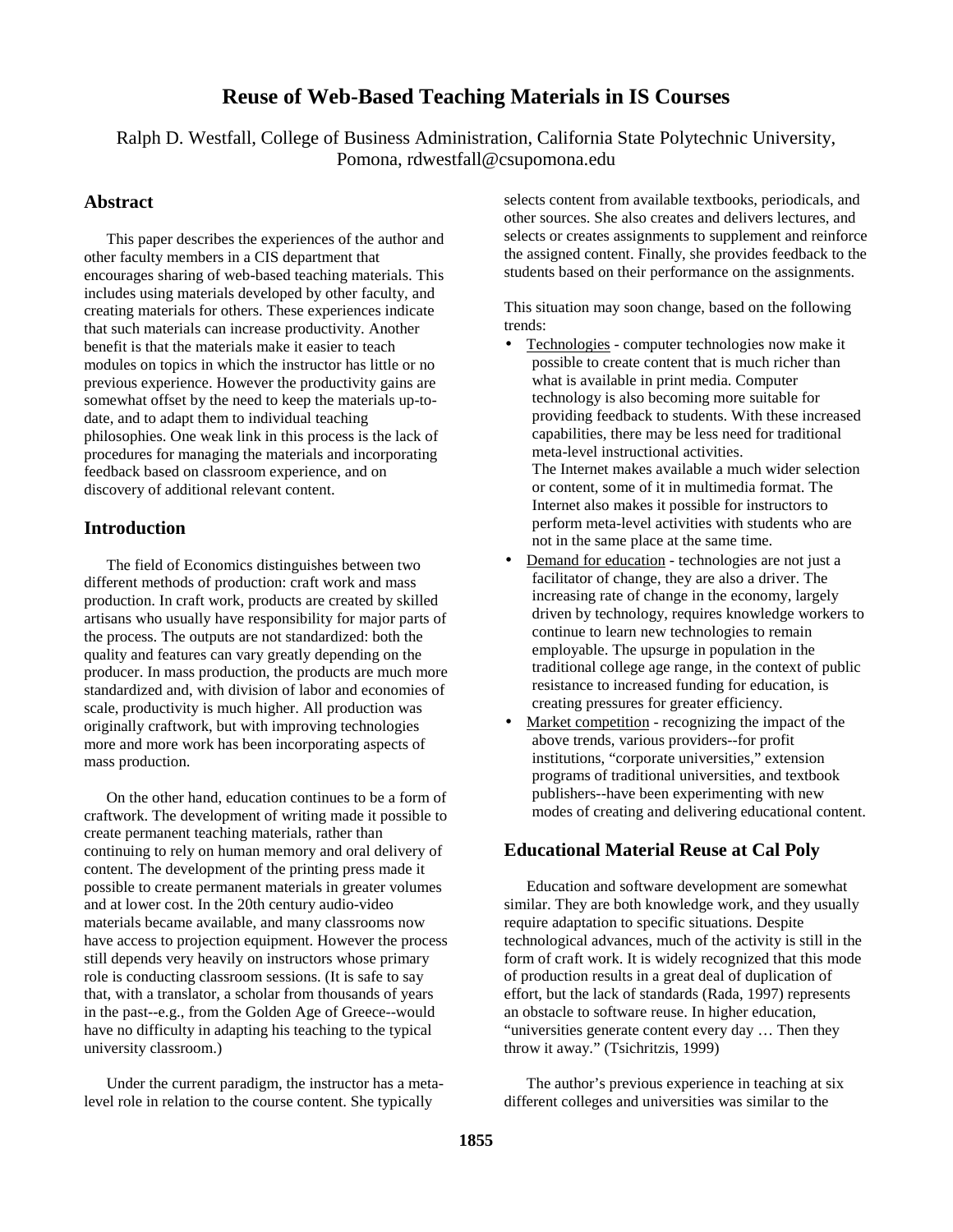norms in software development. In each of these situations, he had access to syllabi from courses taught by other faculty, and the department usually selected the textbooks. Beyond these, however, he was expected to function as a craft worker who developed or found teaching materials on his own.

When he joined the CIS department at Cal Poly, the author found that the faculty had developed web-based materials for many courses, and were eager to share them with new faculty members. The department chair very strongly encouraged him to use these materials, customizing them as necessary, rather than developing materials from scratch.

The author subsequently found that developing materials that others could use was a positive factor in retention, tenure, and promotion decisions. Conversely, failure to share materials was a negative factor. Reusable material development was originally based on the very collegial atmosphere within the department. However the trend accelerated when several faculty members started developing web-based materials for Internet-related courses, and sharing them with each other and newer faculty members. These informal activities worked so well that they evolved into informal but well-established department-level policies.

Course material reuse facilitates two of the objectives of the department:

- it makes it easier to rotate faculty with different skills and interests into new courses, so that there will be backup faculty to teach each course if the lead person goes on sabbatical or is otherwise unavailable. (This is especially important in the current environment of rising enrollment in IS courses, with a limited supply of new Ph.D.s to teach the added students.)
- it makes it easier for the department to keep its course offerings up-to-date with developing technologies. One faculty member can pioneer a course, and then others can use the material to reduce the learning curve in preparing to teach the new technology.

Cal Poly's excellent technological resources facilitate sharing course materials. Faculty (and students) can use their standard university intranet accounts to host web pages and PowerPoint presentations. The CIS department has its own small "server farm," which provides hosting for groupware and web pages that use ASP scripts. The College of Business has two industry-sponsored classrooms with multiple computers for instruction and group work. The students' and instructor's computers can be projected onto large screens in these rooms. The author's experience has been that these facilities have been highly reliable (the computers at each table of students made it possible for them to view the teaching materials on the one occasion that the projector failed).

In the author's first two quarters in this environment, he used materials developed by two other faculty members for a course in web site design and development. Although he had extensive previous experience with HTML and had done some work with JavaScript, he had very little experience with graphics software and had not used the authoring tool (Dreamweaver) that the department was using.

In his second quarter, the author taught a course that previously covered development of executive information systems (EIS), using active server pages (ASP) as the primary technology. Because of declining interest in EIS, the department suggested converting the course to coverage of E-commerce systems development technologies. He therefore created a course in which students use ASP to create shopping cart software for web sites. The projects also require them to connect their shopping carts to a database on a server. At the end of the quarter he introduced a module on developing XML versions of documents for business applications.

The author developed PowerPoint<sup> $TM$ </sup> slides for most of his lecture material, and ASP and XML code samples for the students to study and work with. He placed almost all of this content on a web site for the students to access. He is using these materials in the current quarter, and refining them based on his experiences in the initial quarter.

### **Findings Concerning Course Material Reuse**

The author's experiences with reuse have been positive. Use of material developed by others has made it easier for him to present material on the Adobe Photoshop graphic software and advanced features of the Dreamweaver authoring tool, despite having no previous experience with either.

In addition to reflection on his personal experiences, the author circulated a questionnaire among the faculty regarding course material reuse. The overall rating of the concept of reuse was 4.6 on a 5-point scale (12 responses). Most of the respondents mentioned timesavings, efficiency, and "not reinventing the wheel" as advantages of reuse. One said, "If we teach reuse of code in object-oriented [programming], why not have reuse of classroom material?"

The author found that, even though reuse could save time, it was not a substitute for preparation. To teach unfamiliar content, he found that it was necessary to spend a substantial amount of time studying the previously developed materials and working with the software. In some instances, he had to find and study other materials on the topic, to achieve the necessary proficiency. However he would have had to do this even without these materials. Since these materials were